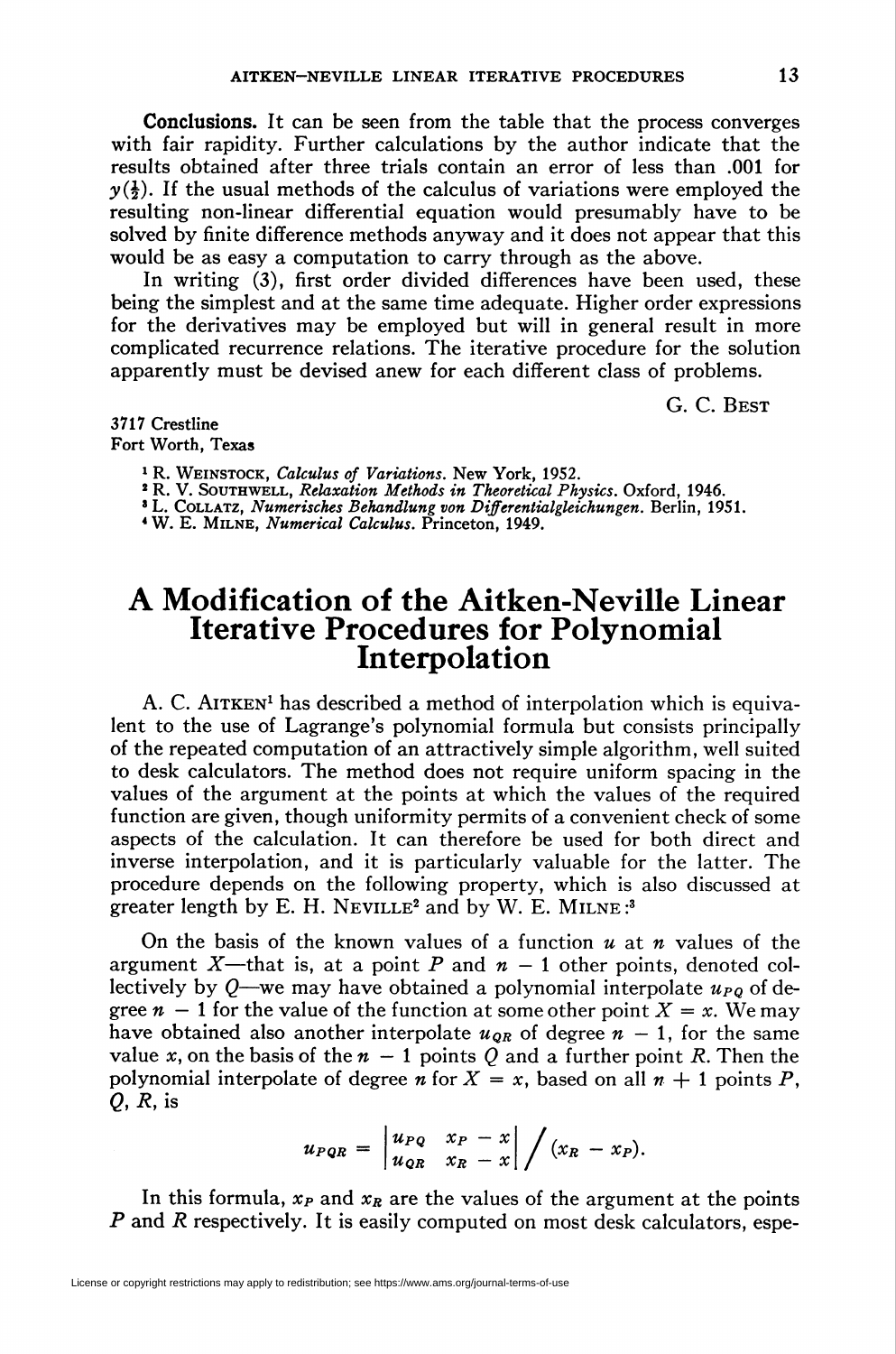cially as the divisor  $x_R - x_P$  can be found (or checked), without extra work, as the net total of the two multipliers  $x_R - x$  and  $-(x_P - x)$  which are used in evaluating the determinant. Moreover, the linearity of the formula permits  $u_{PQ}$  and  $u_{QR}$  to be adjusted equally by any suitable amount before interpolation, thus minimizing the number of digits to be used at each stage. We use the term 'interpolation' loosely here to include extrapolation, which strictly occurs when  $x_P - x$  and  $x_R - x$  have the same sign. Aitken<sup>1</sup> calls this elementary process 'linear iteration by proportional parts,' and has also (according to WOMERSLEY<sup>4</sup>) called the derived value of  $u_{PQR}$  a 'linear cross-mean' of  $u_{PQ}$  and  $u_{QR}$ .

This iterative linear process or algorithm can therefore be used to increase the order of approximation of an interpolated value for a function, starting with a simple linear interpolation between two known values  $(n = 1)$  and progressively incorporating others. The final result, when the same known values have all been used, will necessarily be the same (apart from rounding-off variations) regardless of the order in which they are incorporated. The algorithm will be computed  $\frac{1}{2}n(n - 1)$  times to incorporate  $n$  points, but with a suitable schedule considerable economies and simplifications can be effected. Aitken<sup>1</sup> proposes a schedule in which the work sheet for the computations can be laid out in such a way that the values required for each determinant always appear at the corners of rectangles. Neville2 proposes a schedule which lacks this advantage but which usually gives a more rapidly convergent process. Neville's schedule permits of the addition of further known points, if desired, after the completion of the calculation of an interpolate, with greater freedom than Aitken's does, owing to the fundamental asymmetry of the latter. As Neville<sup>2</sup> and KIN- $\text{CAD}^{\delta}$  have demonstrated, Neville's method is also readily adapted to utilize the known values of differential coefficients at points at which the function is known.

The convenience of Aitken's schedule as regards the determinants, and much of the convenience of Neville's as regards the latitude in the addition of further points, are possessed by a third schedule which is also usually a little more rapidly convergent than Neville's in the early stages. With a condensed notation, using  $(i, j, k, \cdots)$  to stand for the interpolate based on the points  $X = x_i, x_j, x_k, \dots$ , the new procedure follows the schedule shown diagrammatically below for the case  $n = 6$ . The schedule for smaller values of  $n$  is the appropriate fragment of this one, and the procedure generalizes immediately to greater  $n$ . The cross products involving each line are taken with the items nearest the axis of symmetry of the schedule, and alternately on the further and nearer sides of this axis for successive columns, as is indicated by the lines in the diagram. In this diagram, the value of each interpolate  $(i, j, k, \cdots)$  is written on the same line as one of the values on which it is directly based. Certain entries, marked by asterisks, are duplicated so that the values used in the determinant always occur at the corners of a rectangle. These entries can be computed separately as a partial check without interrupting the rhythm of the process. Incidentally, the geometrical interpretation given by Aitken<sup>1</sup> (p. 73-74) for his schedule can be adapted to represent the new schedule, and also to represent Neville's.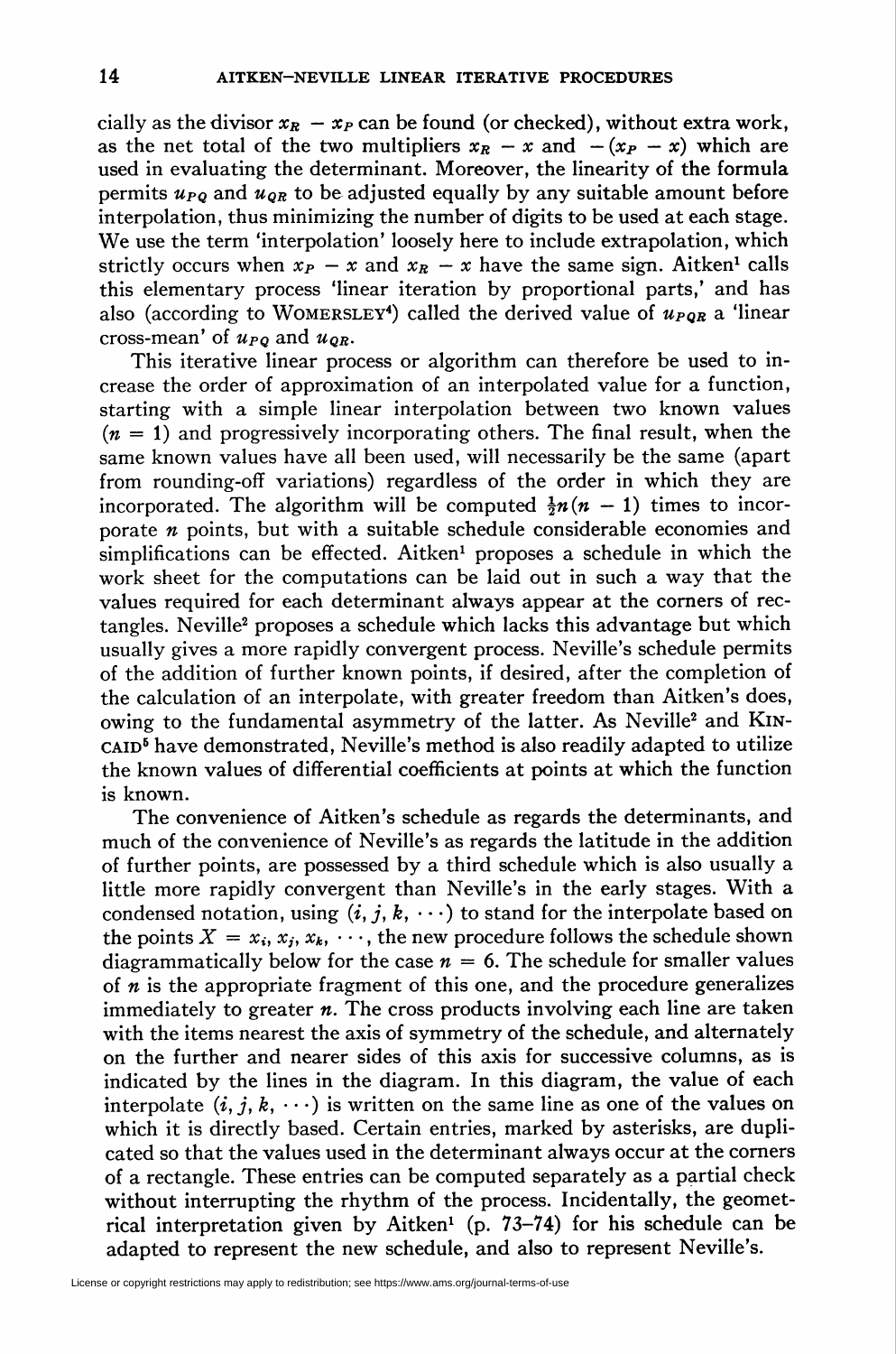

The new schedule can be regarded as a modification of Aitken's to introduce properties of symmetry which are often—though not always desirable in an interpolation formula. Both for ease of computation and for accuracy of interpolation of a given order, it is normally most satisfactory when the numbers of given points on each side of the required point are either equal or differ by unity. That is to say, the required point should lie in the interval enclosed by the two given points which lie nearest to the axis of symmetry of the general pattern. Then the linear cross-mean procedure used at each stage is equivalent to an interpolation (for the columns of interpolates of odd degree) or an extrapolation (for the columns of interpolates of even degree) on a straight line fitted as a chord to a curve representing the previous column of values, and this concept is useful in judging the closeness of approximation in the new method. Moreover, the latter is designed to make the fullest use of the points nearest the required value from the earliest stages onwards, and to use them for interpolation rather than for extrapolation. Both of these features normally increase the rate of convergence, and thus facilitate both the computations and the detection of errors.

In the six-point example used by Milne<sup>3</sup> to illustrate Aitken's and Neville's methods, the range of variation of the results in the earlier columns is considerably reduced under the new schedule. We shall not, however, use this as an example here, since the given values of the function are at uniformly spaced values of the argument, and the NBS Tables of Lagrangian Interpolation Coefficients<sup>6</sup> enable the final interpolate to be found in two minutes easily with a calculator. The time taken to compute the fifteen linear cross-means under Aitken's or Neville's or the new schedule cannot practicably be reduced much below ten minutes (including writing down the necessary digits of the intermediate interpolates) with a fast electrical desk calculator.

WHITTAKER & ROBINSON<sup>7</sup> demonstrated a method of inverse interpolation for finding the positive root of the equation  $u^7 + 28u^4 - 480 = 0$ , given the values of  $x = u^7 + 28u^4 - 480$  at the five points  $u = 1.90(.01)1.94$ . Aitken<sup>1</sup> (p. 71) and Neville<sup>2</sup> (p. 94–97) used this example to illustrate their schedules of linear iteration by proportional parts. Working to 10D for  $u$ , with 8D for  $x$ , the new schedule may be applied to solve this problem as follows :

| $\boldsymbol{u_i}$ |            |             |  |          |                                                                                                             |     | $x - x_i$       |  |
|--------------------|------------|-------------|--|----------|-------------------------------------------------------------------------------------------------------------|-----|-----------------|--|
| $u = 1.9$          |            | 22          |  | 88       | 41                                                                                                          |     |                 |  |
| 1.90               |            | 2271 69289  |  | 88 48558 | 41731                                                                                                       | 527 | $-25.71402$ 610 |  |
| 1.91               |            | 2279 04030  |  | 88 45462 | 41643                                                                                                       |     | $-14.62541.674$ |  |
| 1.92               | 2286 32562 |             |  |          |                                                                                                             |     | $-3.30746392$   |  |
| 1.93               |            | 2286 32562* |  |          |                                                                                                             |     | $+8.24394354$   |  |
| 1.94               |            | 2283 41050  |  | 88 36413 | $41643*$                                                                                                    |     | $+20.03298$ 301 |  |
|                    |            |             |  |          | License or copyright restrictions may apply to redistribution; see https://www.ams.org/journal-terms-of-use |     |                 |  |